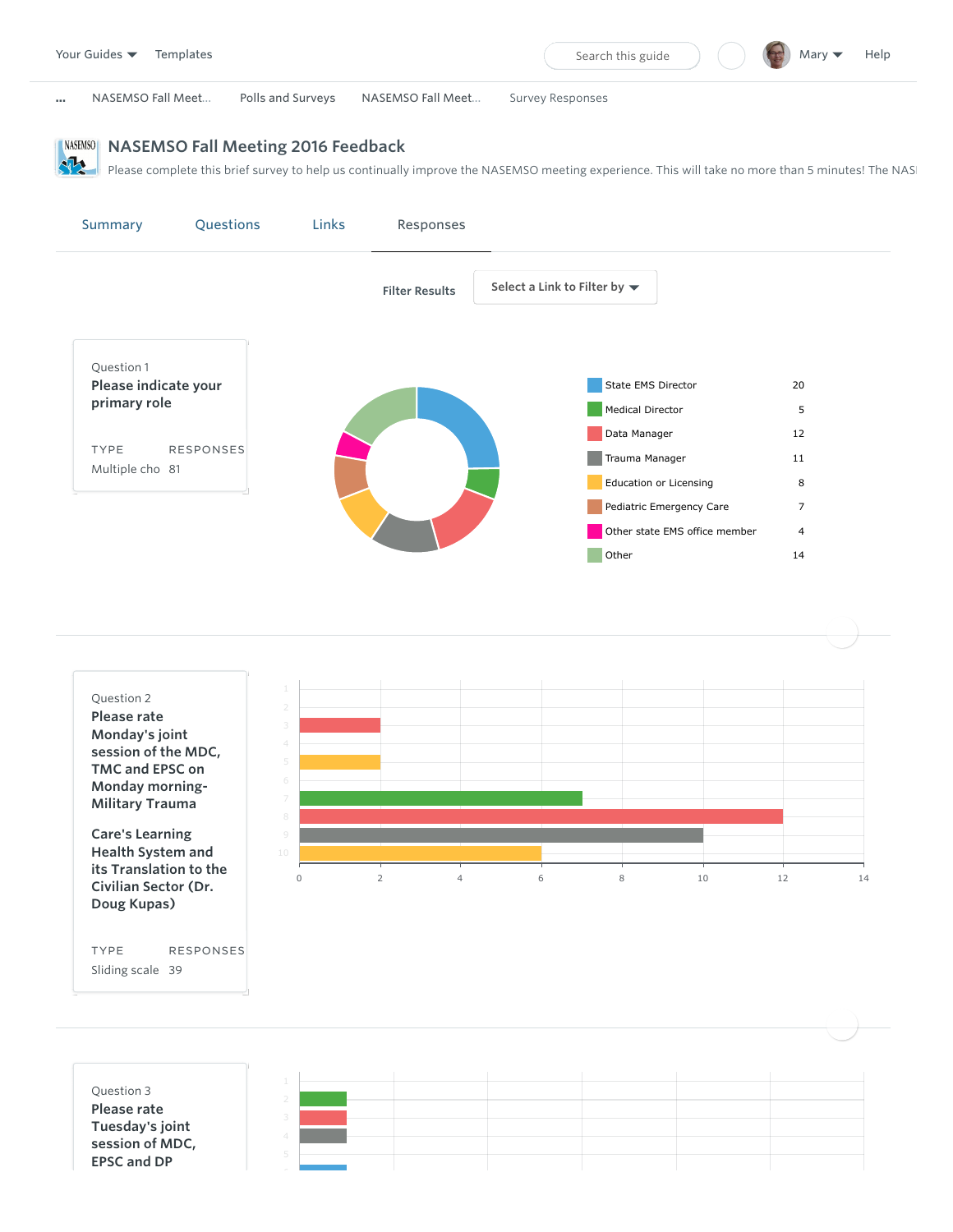

TYPE Checkbox RESPONSES 69





[View all responses](https://builder.guidebook.com/#)

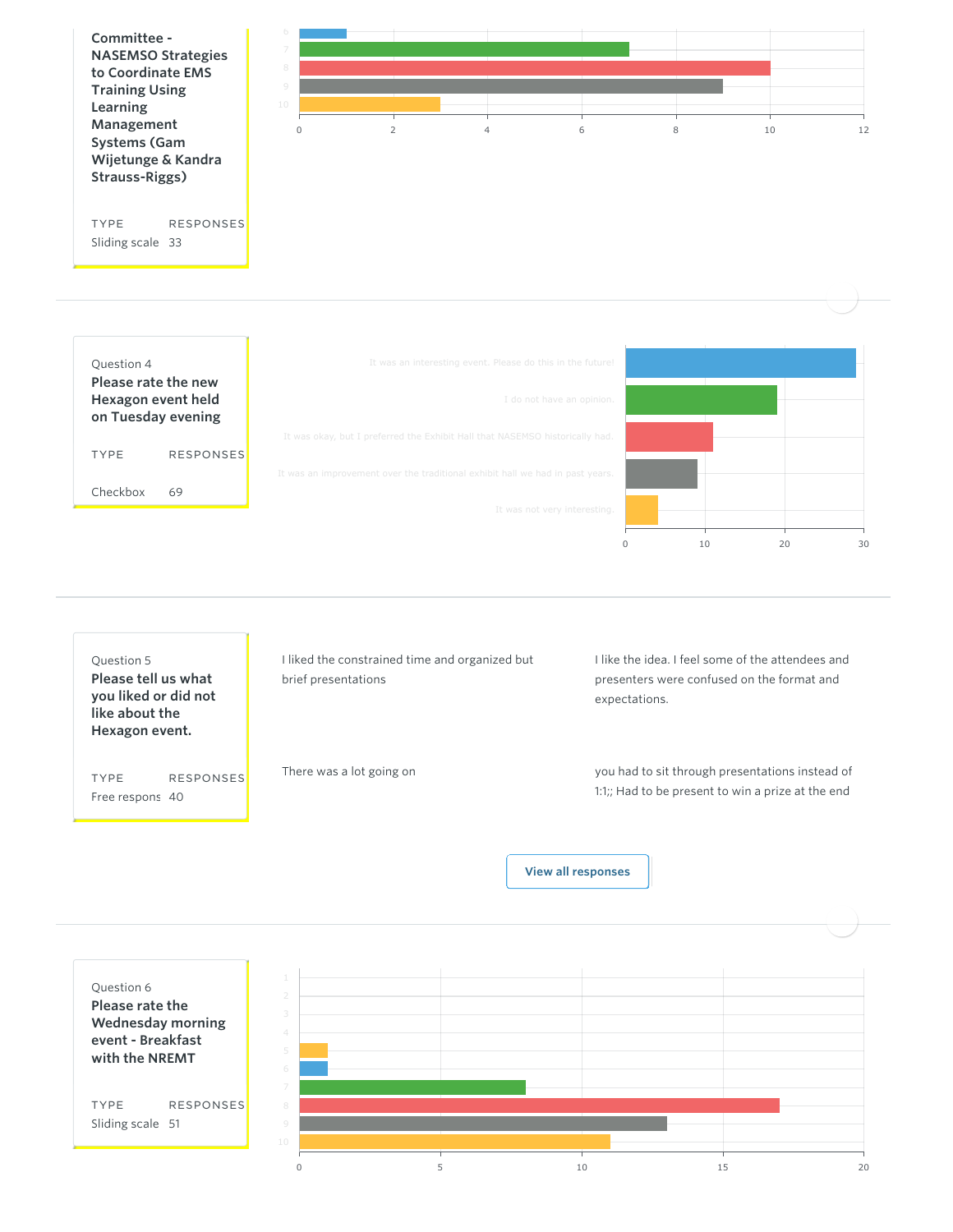





| Question 10<br>Please rate<br>Wednesday's<br>general session - |  |  |  |
|----------------------------------------------------------------|--|--|--|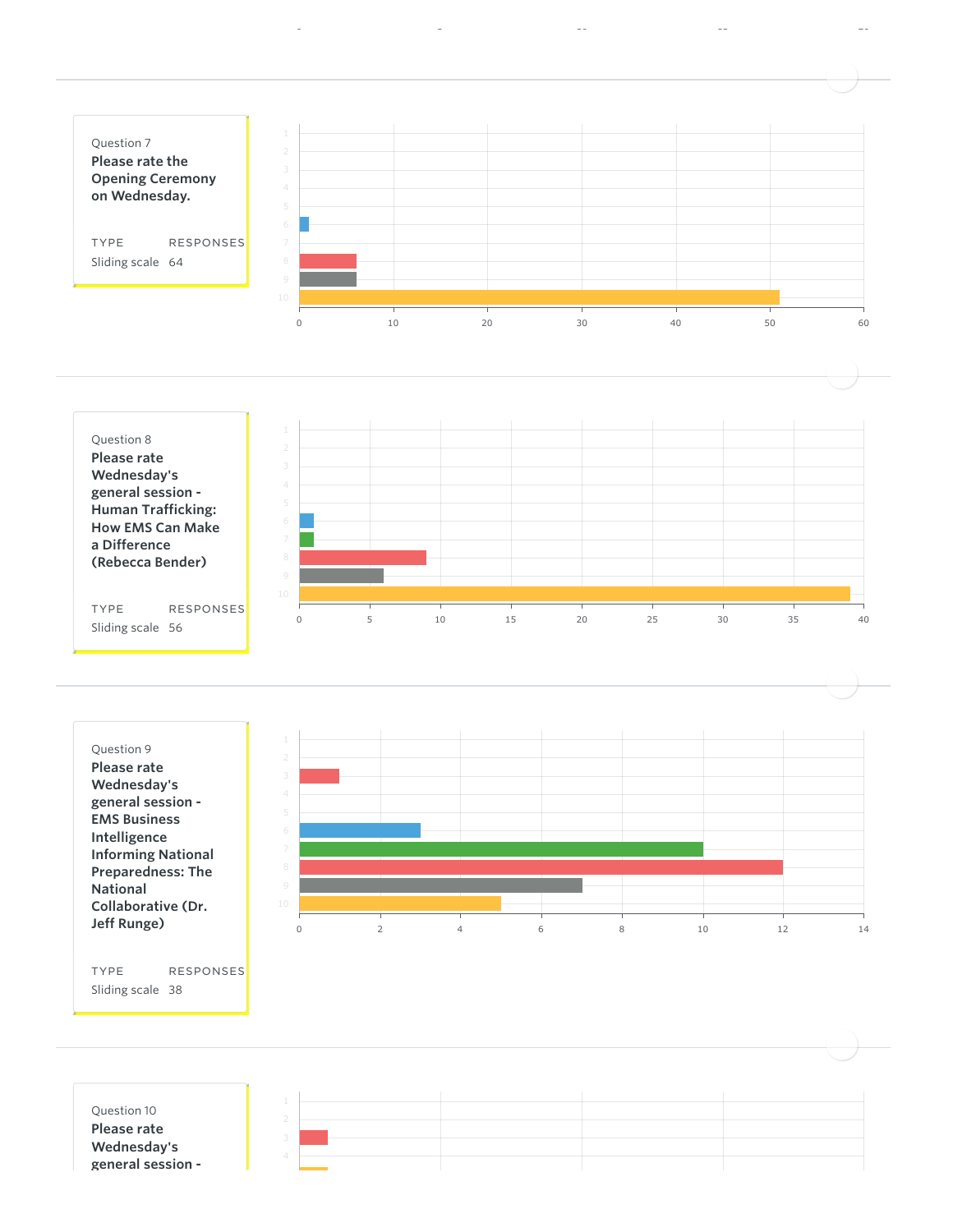